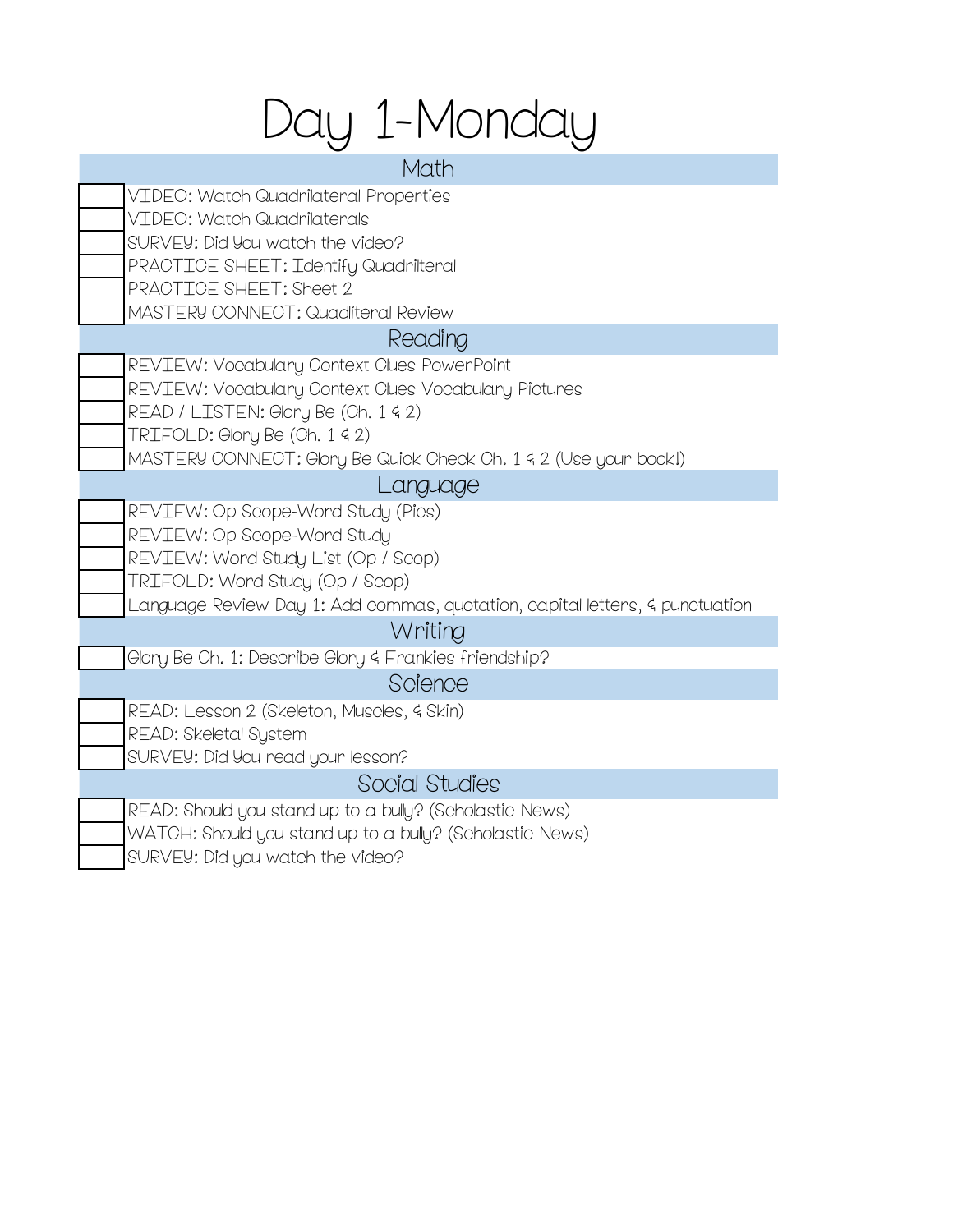# Day 2-Tuesday

VIDEO: Watch Parallel, Perpendicular, & Intersecting Lines VIDEO: Watch quadrilateral song SURVEY: Did you watch the video? PRACTICE SHEET: Classify Quadrilterals MASTERY CONNECT: Quadrilateral-Parallel & Perpendicular Lines Math

### Reading

| <b>REVIEW: Vocabulary</b>        |
|----------------------------------|
| READ/Watch: Glory Be (Ch. 3 4 4) |

TRIFOLD: Glory Be (Ch. 3 & 4)

MASTERY CONNECT: Glory Be Quick Check Ch. 3 & 4 (Use your book!)

## Language

Language Review Day 2: Combine sentences into a compound sentence

## Writing

Glory Be Ch. 2, Can you explain why Jesslyn and JT have a disagreement? Science

none

## Social Studies

| READ: 5 Big Questions about Coronavirus? (Scholastic News)  |
|-------------------------------------------------------------|
| WATCH: 5 Big Questions about Coronavirus? (Scholastic News) |
| SURVEY: Did you watch the video?                            |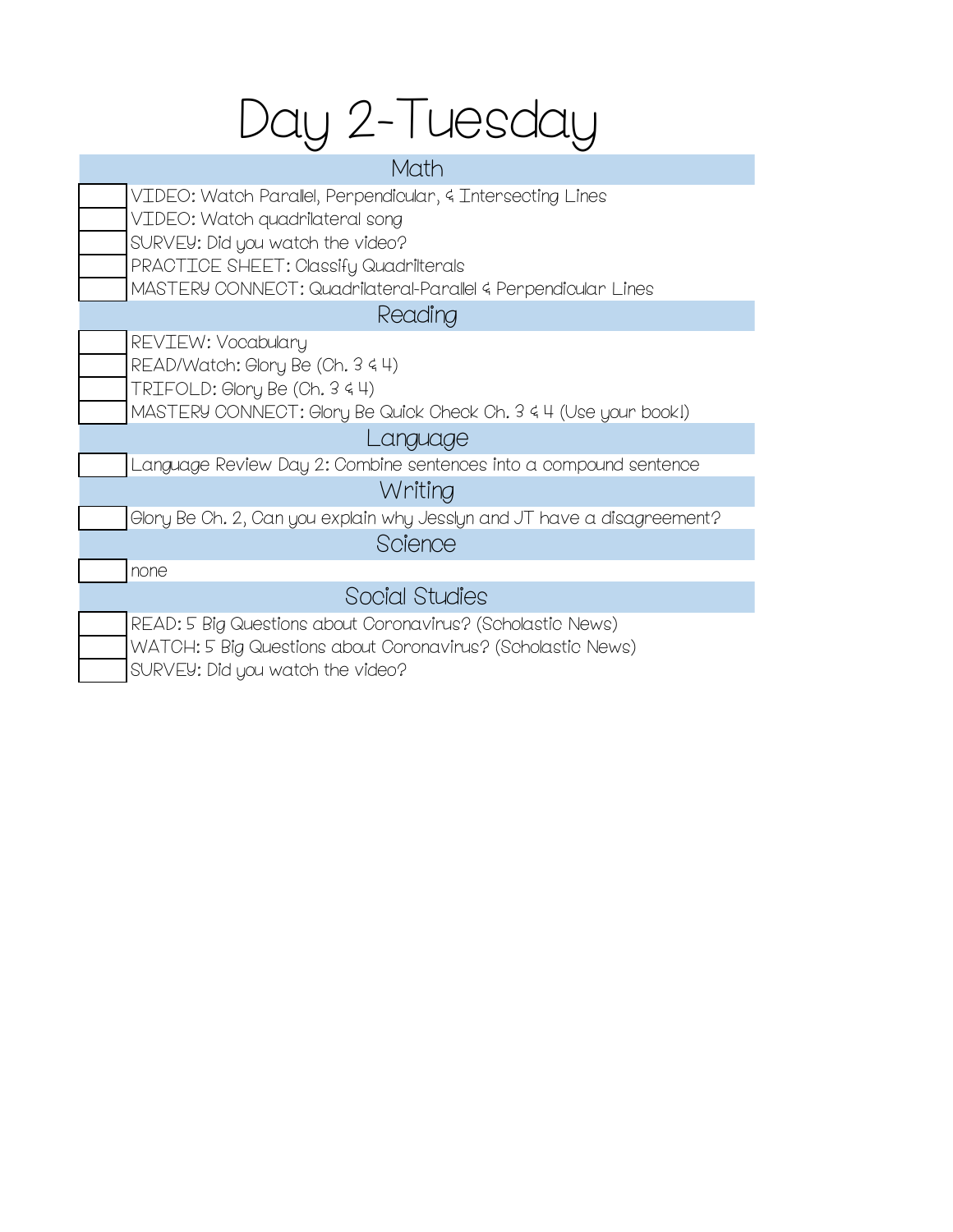## Day 3-Wednesday

### Math

| VIDEO: Watch Math Antics Triangles                |
|---------------------------------------------------|
| SURVEY: Did you watch the video?                  |
| <b>PRACTICE SHEET: Classify Triangles: Angles</b> |
| MASTERY CONNECT: Intro to Triangles               |

## Reading

| REVIEW: Vocabulary                                               |
|------------------------------------------------------------------|
| READ/Watch: Glory Be (Ch. 5 46)                                  |
| TRIFOLD: Glory Be (Ch. 5 46)                                     |
| MASTERY CONNECT: Glory Be Quick Check Ch. 5 4 6 (Use your book!) |

#### Language

| Language Review Day 3: Rewrite the sentences correctly |
|--------------------------------------------------------|
| Quotations Quizizz                                     |

## Writing

Glory Be: Ch. 3: What details help Glory to know that Laura Lampert doesn't belong in Hanging Moss?

## Science

| Video: Brain Pop Video on Skeleton |  |  |
|------------------------------------|--|--|
|                                    |  |  |

Video: Brain Pop Video on Muscles

Video: Brain Pop Video on Skin

SURVEY: Did you watch the videos?

#### Social Studies

READ: Dino Discovery (Scholastic News) READ: A Rainbow Squirrel (Scholastic News)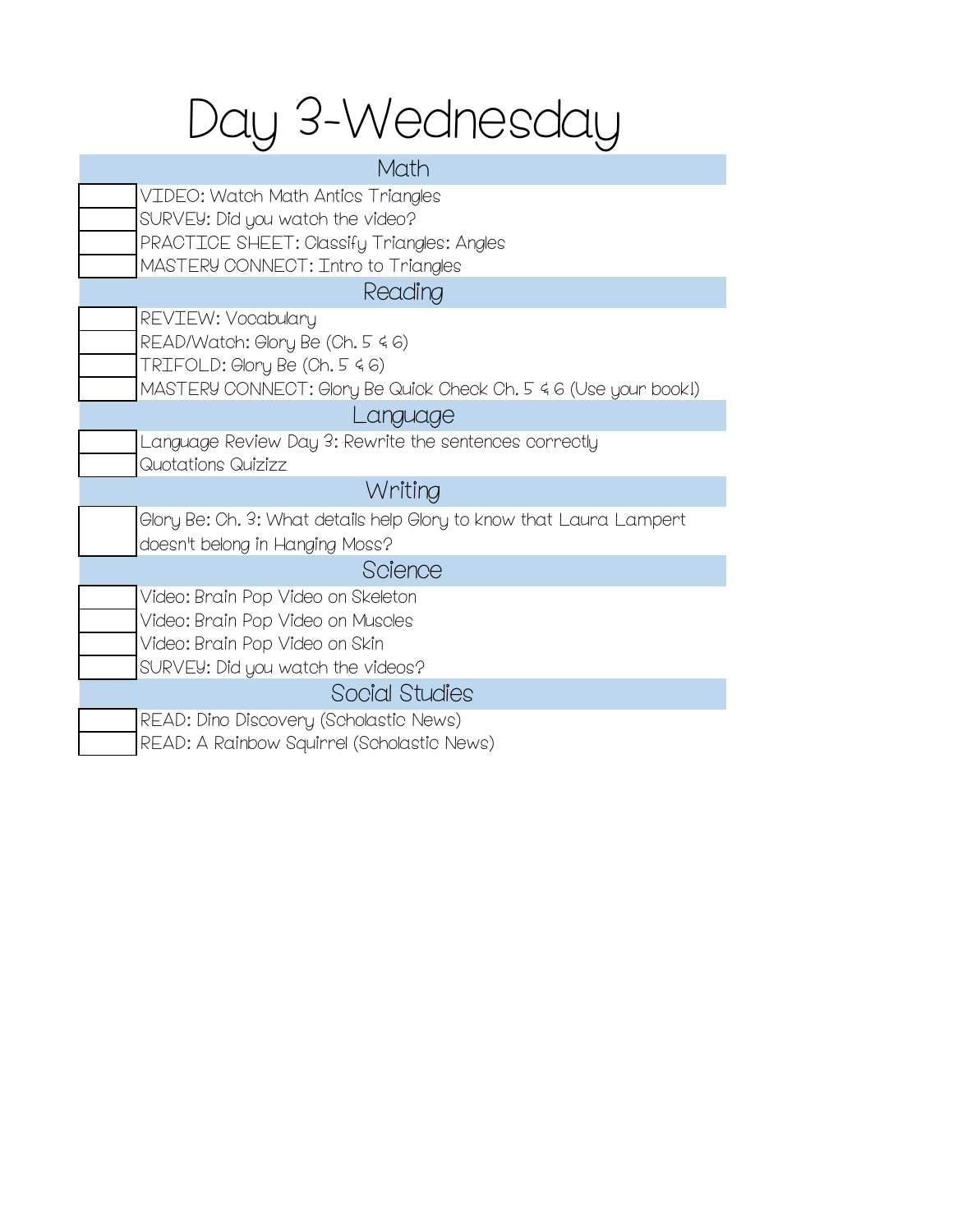## Day 4-Thursday

#### Math

| VIDEO: Watch Triangle Song                                    |
|---------------------------------------------------------------|
| SURVEY: Did you watch the video?                              |
| PRACTICE SHEET: Classify Triangles: Angles                    |
| PRACTICE SHEET: Classify Triangles Sheet 2                    |
| MASTERY CONNECT: More Triangle Practice                       |
| Reading                                                       |
| REVIEW: Vocabulary                                            |
| READ: Sit Down for Dr. King                                   |
| TRIFOLD: Glory Be COMPLETE                                    |
| Language                                                      |
| Language Review Day 4: Add a comma 4 Coordinating Conjunction |
| Coordinating Conjunctions Quizizz                             |
| MASTERY CONNECT: Language Review                              |
| Writing                                                       |
| Glory Be Ch. 4: What does Emma mean when she says "Don't be   |
| worrying about what you can't fix, Glory?"                    |
| Science                                                       |
| READ: Muscular System                                         |
| READ: Muscular System (Page 2)                                |
| SURVEY: Did you read your lesson?                             |
| Social Studies                                                |
| READ: Count Me In (Scholastic News)                           |